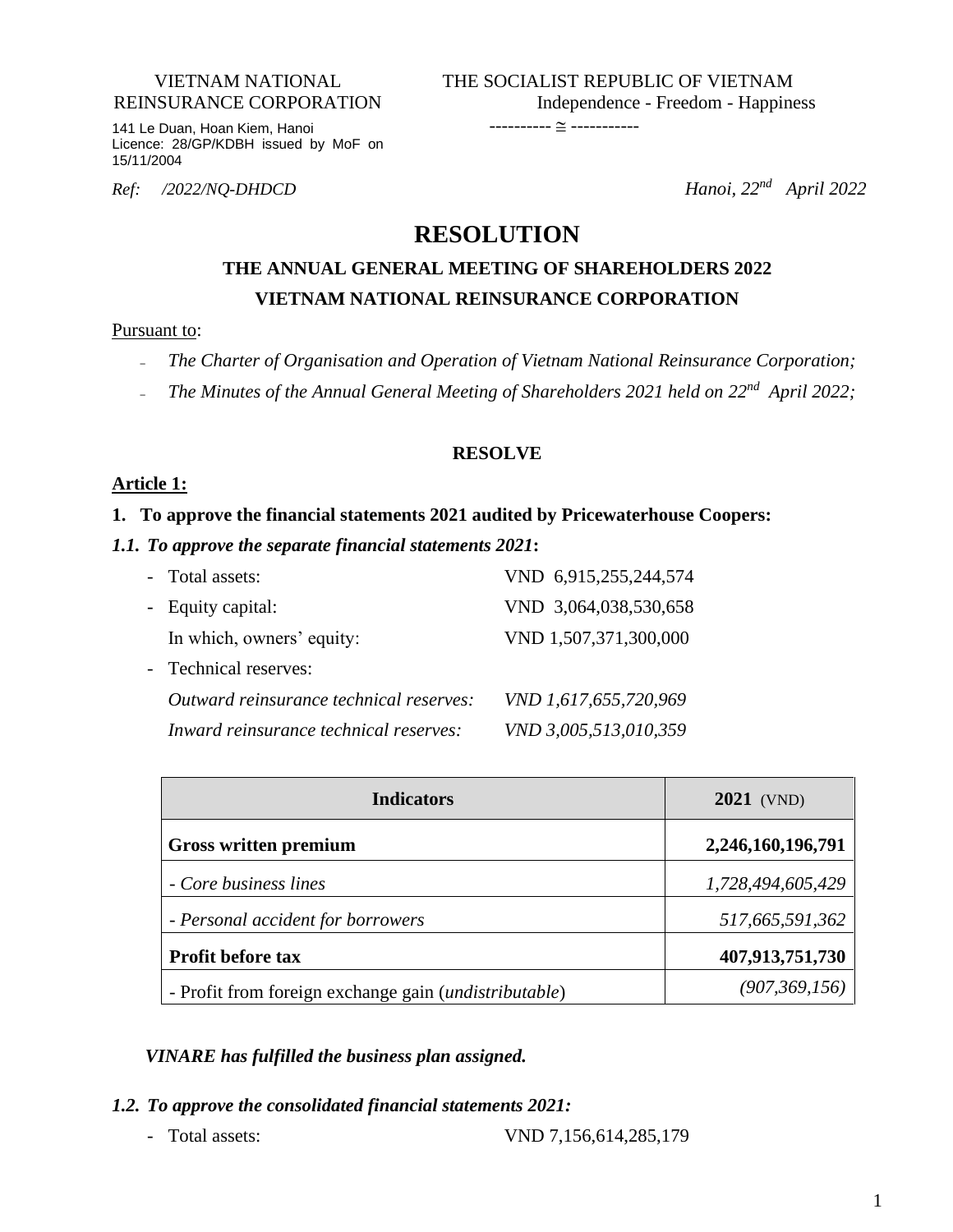- Technical reserves: *Outward reinsurance technical reserves: VND 1,617,655,720,969 Inward reinsurance technical reserves: VND 3,137,347,307,042*
- **2. Article 2:** To approve the allocation of profit 2021:
- *2.1 Profit:*

| <b>Profit indicators</b>                                | VND             |
|---------------------------------------------------------|-----------------|
| Undistributed profit as at 1/1/2020                     | 528,386,432,949 |
| - Distributable profit                                  | 453,344,356,603 |
| - Undistributable profit <i>(foreign exchange gain)</i> | 75,042,076,346  |
| Profit after tax realized in 2020                       | 331,682,844,827 |
| - Distributable profit                                  | 332,590,213,983 |
| - Undistributable profit <i>(foreign exchange gain)</i> | (907, 369, 156) |
| Accumulated profit after tax as at 31/12/2020           | 860,069,277,776 |
| - Distributable profit                                  | 785,934,570,586 |
| - Undistributable profit <i>(foreign exchange gain)</i> | 74,134,707,190  |

### *2.2 Allocation of profit after tax 2021:*

| <b>Allocation of profit after tax</b>                 | VND                |
|-------------------------------------------------------|--------------------|
| Allocation to Compulsory Reserve Fund                 | 16,629,510,699     |
| Allocation to Business Development Fund               |                    |
| Bonus Fund $(1.5\%$ of after-tax profit)              | 4,988,853,210      |
| Corporate Welfare Fund (one-month salary)             | 5,061,118,742      |
| Dividend payout 2021 (12%)                            | 180,884,556,000    |
| <b>Retained profit</b>                                | 652, 505, 239, 125 |
| Distributable profit                                  | 578, 370, 531, 935 |
| Undistributable profit <i>(foreign exchange gain)</i> | 74, 134, 707, 190  |

*(As stated in Resolution 06/2013/NQ-ĐHĐCĐ dated 25/4/2013 amending the distribution of after-tax profit stated in Resolution 07/NQ-ĐHĐCĐ/2006 dated 28/4/2006 and Resolution 08/NQ-ĐHĐCĐ/2008 dated 28/4/2008).*

**Article 3:** To approve the dividend payment rate for 2021 at 13%.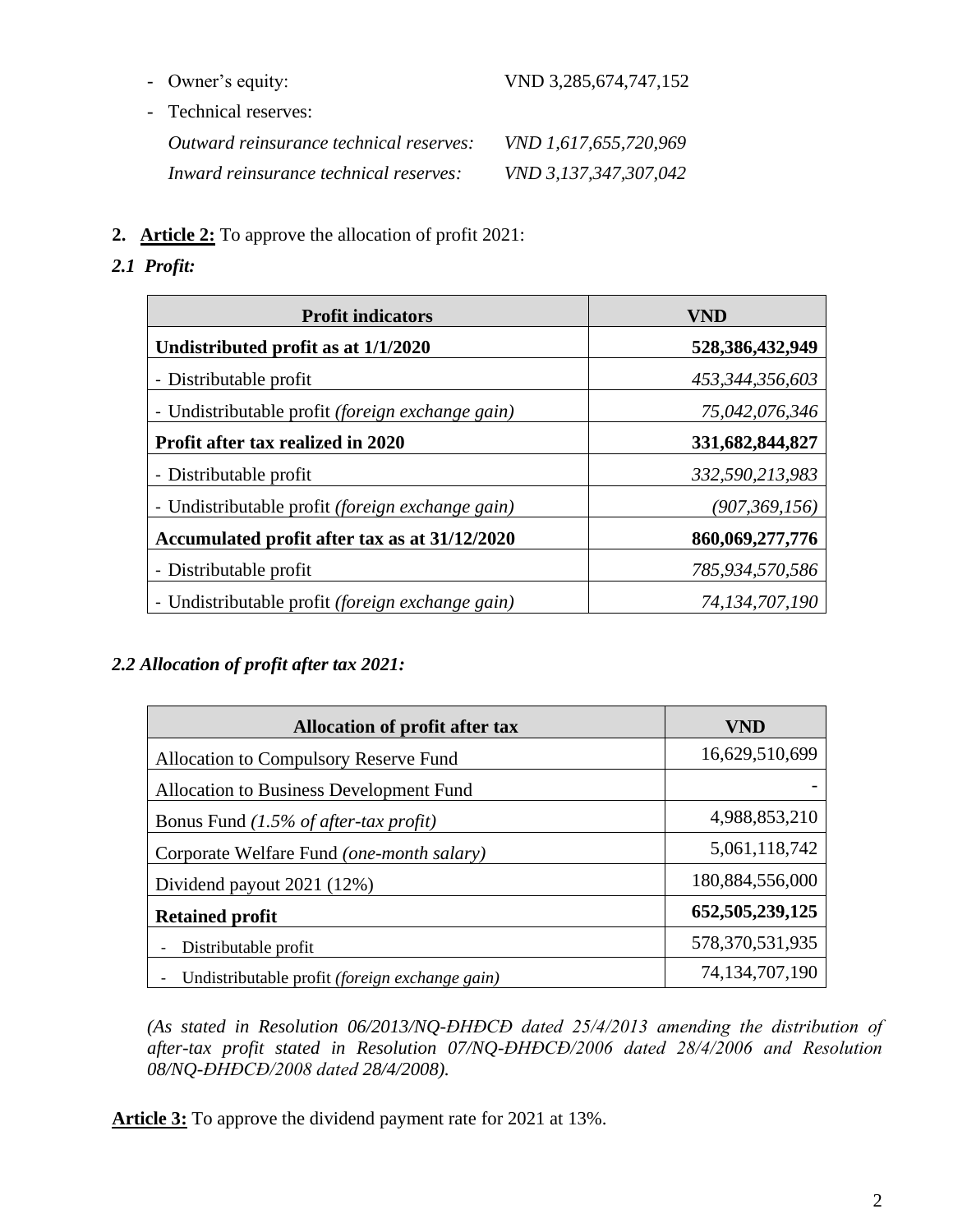**Article 4:**.Remuneration (including tax) for BOD, BOC and secretaries in 2021: **VND 2,116,120,879** *(according to AGM Resolution 06/2013/NQ-DHDCD)*

**Article 5:** To approve 2022 business plan:

|                                                                                      | Unit: VND million       |                            |          |
|--------------------------------------------------------------------------------------|-------------------------|----------------------------|----------|
| <b>Indicator</b>                                                                     | Plan<br>2022            | <b>Performance</b><br>2021 | Growth   |
| Gross written premium                                                                |                         |                            |          |
| Core business                                                                        | 1,901,345               | 1,728,495                  | $10.0\%$ |
| <b>Personal Accidents</b>                                                            | 310,000                 | 517,666                    | $-40.1%$ |
| Pre-tax profit                                                                       | 434,700                 | 407,914                    | 6.5%     |
| Profit excluding foreign exchange<br>$\blacksquare$<br>gain<br>Foreign exchange gain | 434,700<br>unidentified | 408,821<br>(907)           | 6.6%     |
| Dividend payment rate                                                                | 12%                     | <b>13%</b>                 |          |

**Article 6:** To approve the Report of the Board of Directors 2021.

**Article 7:** To approve the Report of the Board of Control 2021.

**Article 8:** To approve the selection of independent auditor for 2022 as follows:

8.1 To approve the list of auditing companies for 2022 as follows:

- KPMG Vietnam Ltd.,
- Deloitte Vietnam Ltd.,
- Ernst & Young Vietnam Ltd.,
- Pricewaterhouse Coopers Vietnam Ltd.,
- 8.2 To delegate to the Board of Directors to select one of the above-mentioned auditing companies to audit 2022 financial statements.

**Article 9:** To dismiss Mr. Dao Nam Hai and Mr. Jared Orchard from the Board of Directors of Vietnam National Corporation, term 2020 – 2024.

**Article 10:** To elect Mr./Ms. ….. as members of the Board of Directors of Vietnam National Corporation, term 2020 – 2024.

Article 11: This Resolution is of full force and effect from 22<sup>nd</sup> April 2022. The Board of Directors and the relating personnel are responsible for the implementation of this Resolution./.